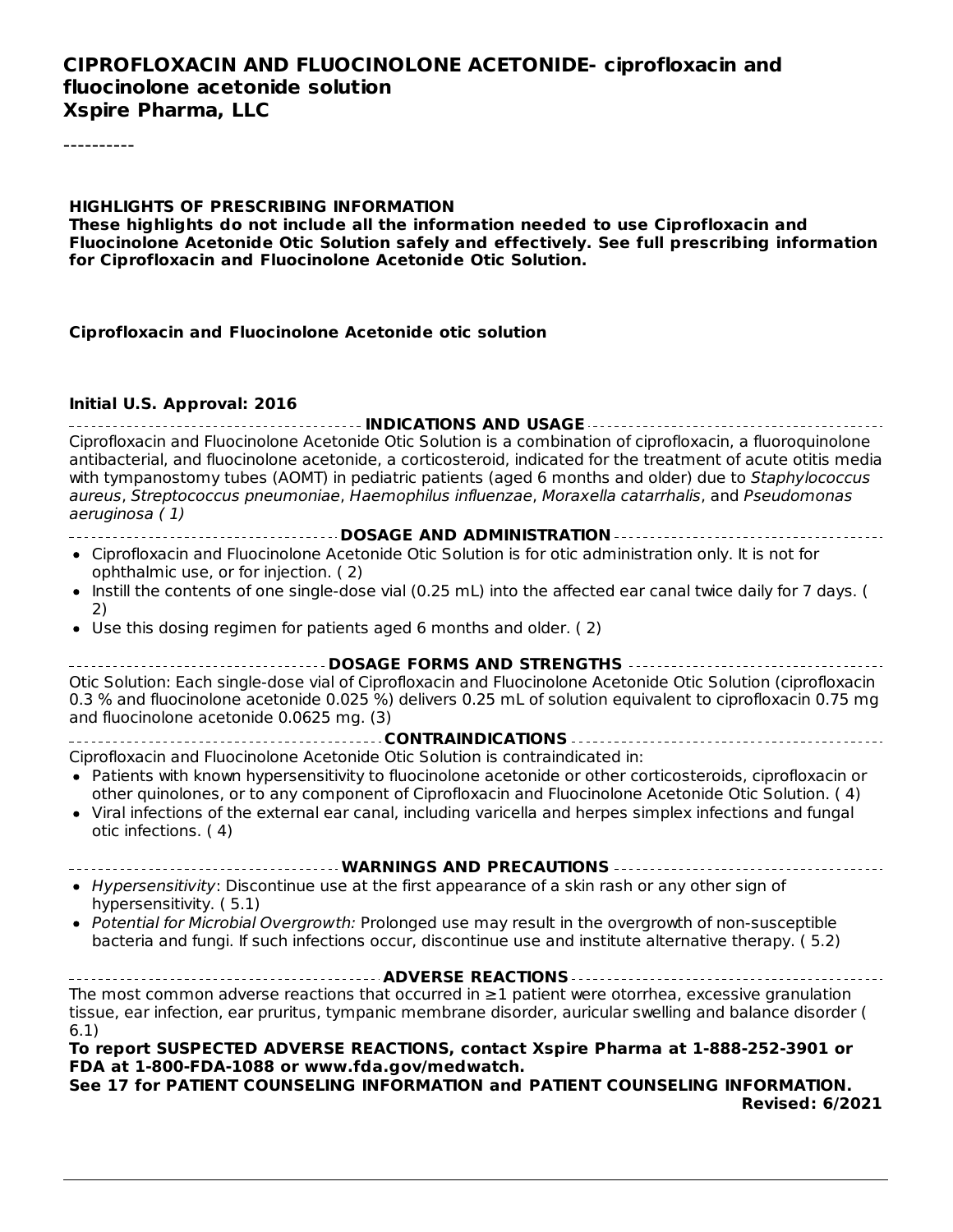### **FULL PRESCRIBING INFORMATION: CONTENTS\***

#### **1 INDICATIONS AND USAGE**

- **2 DOSAGE AND ADMINISTRATION**
- **3 DOSAGE FORMS AND STRENGTHS**
- **4 CONTRAINDICATIONS**

### **5 WARNINGS AND PRECAUTIONS**

- 5.1 Hypersensitivity Reactions
- 5.2 Potential for Microbial Overgrowth with Prolonged Use
- 5.3 Continued or Recurrent Otorrhea

### **6 ADVERSE REACTIONS**

- 6.1 Clinical Trials Experience
- 6.2 Postmarketing Experience

### **8 USE IN SPECIFIC POPULATIONS**

- 8.1 Pregnancy
- 8.2 Lactation
- 8.4 Pediatric Use
- 8.5 Geriatric Use
- **10 OVERDOSAGE**

#### **11 DESCRIPTION**

### **12 CLINICAL PHARMACOLOGY**

- 12.1 Mechanism of Action
- 12.3 Pharmacokinetics
- 12.4 Microbiology

## **13 NONCLINICAL TOXICOLOGY**

13.1 Carcinogenesis, Mutagenesis, Impairment of Fertility

#### **14 CLINICAL STUDIES**

# **16 HOW SUPPLIED/STORAGE AND HANDLING**

#### **17 PATIENT COUNSELING INFORMATION**

 $\ast$  Sections or subsections omitted from the full prescribing information are not listed.

# **FULL PRESCRIBING INFORMATION**

### **1 INDICATIONS AND USAGE**

Ciprofloxacin and Fluocinolone Acetonide Otic Solution is indicated for the treatment of acute otitis media with tympanostomy tubes (AOMT) in pediatric patients (aged 6 months and older) due to Staphylococcus aureus, Streptococcus pneumoniae, Haemophilus influenzae, Moraxella catarrhalis, and Pseudomonas aeruginosa.

### **2 DOSAGE AND ADMINISTRATION**

Ciprofloxacin and Fluocinolone Acetonide Otic Solution is for otic use only. It is not for ophthalmic use, or for injection.

The recommended dosage regimen is as follows: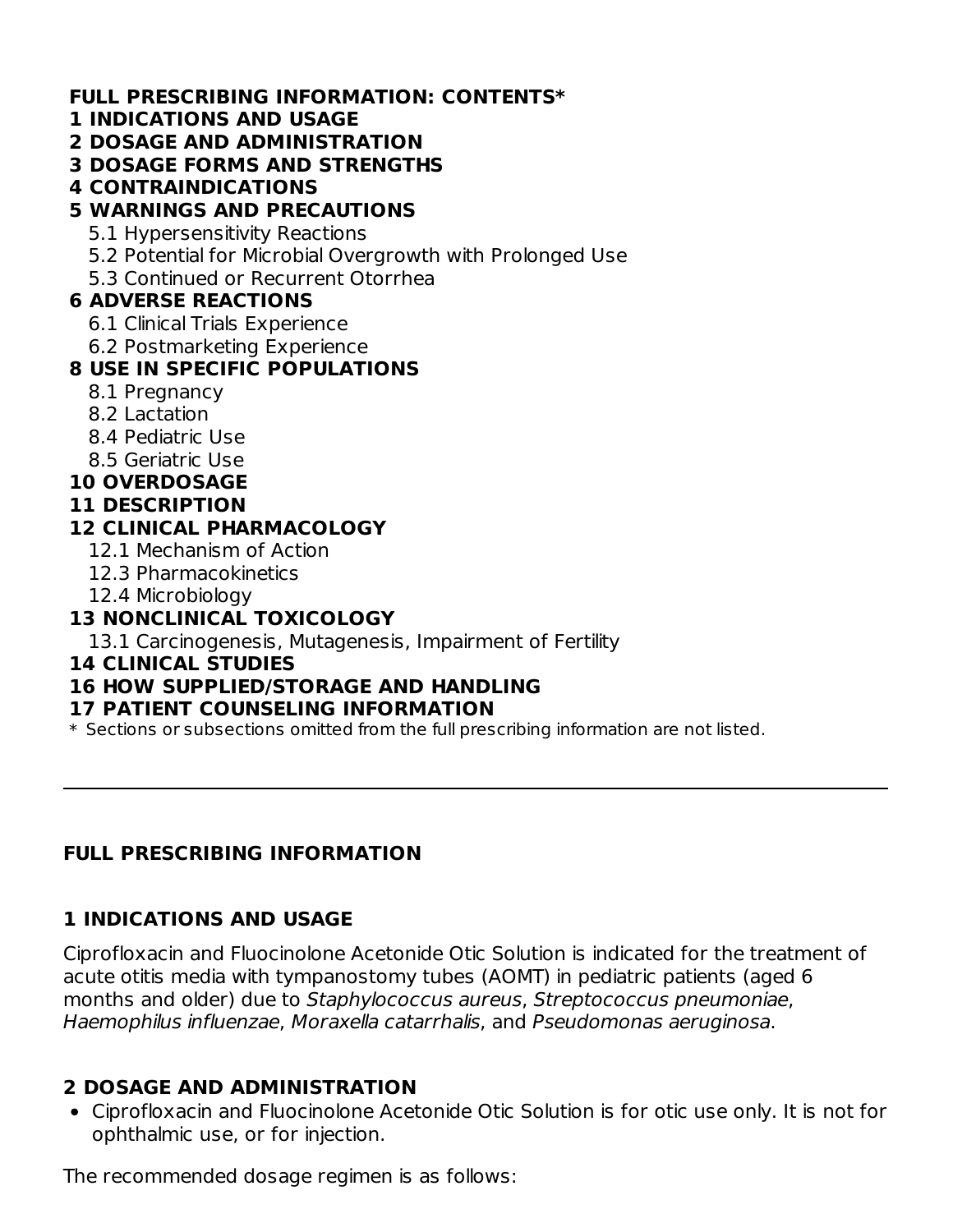- Instill the contents of one single-dose vial 0.25 mL into the affected ear canal twice daily (approximately every 12 hours) for 7 days. Use this dosing for patients aged 6 months of age and older.
- Warm the solution by holding the vial in the hand for 1 to 2 minutes. This is to avoid dizziness, which may result from the instillation of a cold solution into the ear canal.
- The patient should lie with the affected ear upward, and then instill the medication.
- Pump the tragus 4 times by pushing inward to facilitate penetration of the medication into the middle ear.
- Maintain this position for 1 minute. Repeat, if necessary, for the opposite ear [see Instructions for Use] .

# **3 DOSAGE FORMS AND STRENGTHS**

Otic Solution: Each single-dose vial of Ciprofloxacin and Fluocinolone Acetonide Otic Solution (ciprofloxacin 0.3 % and fluocinolone acetonide 0.025 %) delivers 0.25 mL of solution equivalent to ciprofloxacin 0.75 mg and fluocinolone acetonide 0.0625 mg.

# **4 CONTRAINDICATIONS**

Ciprofloxacin and Fluocinolone Acetonide Otic Solution is contraindicated in:

- Patients with known hypersensitivity to fluocinolone acetonide or other corticosteroids, ciprofloxacin or other quinolones, or to any other components of Ciprofloxacin and Fluocinolone Acetonide Otic Solution.
- Viral infections of the external ear canal, including varicella and herpes simplex infections and fungal otic infections.

# **5 WARNINGS AND PRECAUTIONS**

# **5.1 Hypersensitivity Reactions**

Ciprofloxacin and Fluocinolone Acetonide Otic Solution should be discontinued at the first appearance of a skin rash or any other sign of hypersensitivity. Serious and occasionally fatal hypersensitivity (anaphylactic) reactions, some following the first dose, have been reported in patients receiving systemic quinolones. Some reactions were accompanied by cardiovascular collapse, loss of consciousness, angioedema (including laryngeal, pharyngeal or facial edema), airway obstruction, dyspnea, urticaria and itching. Serious acute hypersensitivity reactions may require immediate emergency treatment.

### **5.2 Potential for Microbial Overgrowth with Prolonged Use**

Prolonged use of Ciprofloxacin and Fluocinolone Acetonide Otic Solution may result in overgrowth of non-susceptible bacteria and fungi. If the infection is not improved after one week of treatment, cultures should be obtained to guide further treatment. If such infections occur, discontinue use and institute alternative therapy.

# **5.3 Continued or Recurrent Otorrhea**

If otorrhea persists after a full course of therapy, or if two or more episodes of otorrhea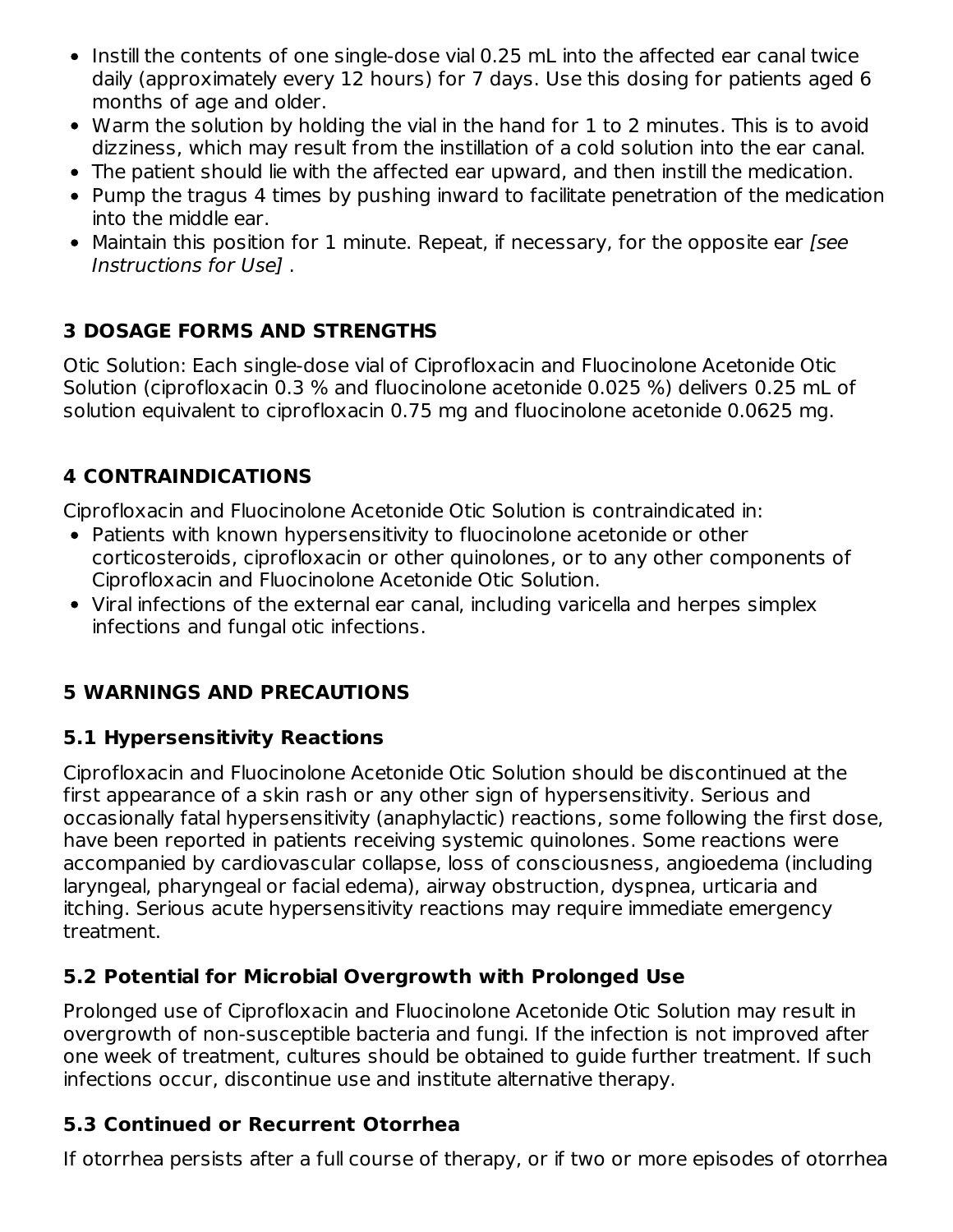occur within 6 months, further evaluation is recommended to exclude an underlying condition such as cholesteatoma, foreign body, or a tumor.

# **6 ADVERSE REACTIONS**

The following serious adverse reactions are described elsewhere in the labeling:

Hypersensitivity Reactions [ see Warnings and Precautions (5.1)]

### **6.1 Clinical Trials Experience**

Because clinical trials are conducted under widely varying conditions, adverse reaction rates observed in the clinical trials of a drug cannot be directly compared to rates in the clinical trials of another drug and may not reflect the rates observed in practice.

In clinical trials, 224 patients with AOMT were treated with Ciprofloxacin and Fluocinolone Acetonide Otic Solution for a median duration of 7 days. All the patients received at least one dose of Ciprofloxacin and Fluocinolone Acetonide Otic Solution. There were 220 patients who received at least one dose of ciprofloxacin (CIPRO) and 213 patients received at least one dose of fluocinolone acetonide (FLUO).

The most common adverse reactions that occurred in 1 or more patients are as follows:

|                                        | <b>Number (%) of Patients</b>                                                                                                            |            |                          |  |
|----------------------------------------|------------------------------------------------------------------------------------------------------------------------------------------|------------|--------------------------|--|
| <b>Adverse Reactions *</b>             | <b>Ciprofloxacin</b><br>and<br><b>CIPRO</b><br><b>Fluocinolone</b><br>$N = 220$<br><b>Acetonide</b><br><b>Otic Solution</b><br>$N = 224$ |            | <b>FLUO</b><br>$N = 213$ |  |
| Otorrhea                               | 12 (5.4%)                                                                                                                                | $9(4.1\%)$ | 12 (5.6%)                |  |
| <b>Excessive granulation</b><br>tissue | 3(1.3%)                                                                                                                                  | $0(0.0\%)$ | $2(0.9\%)$               |  |
| Ear infection                          | $2(0.9\%)$                                                                                                                               | $3(1.4\%)$ | $1(0.5\%)$               |  |
| Ear pruritus                           | $2(0.9\%)$                                                                                                                               | $1(0.5\%)$ | $1(0.5\%)$               |  |
| Tympanic membrane<br>disorder          | $2(0.9\%)$                                                                                                                               | $0(0.0\%)$ | $0(0.0\%)$               |  |
| Auricular swelling                     | $1(0.4\%)$                                                                                                                               | $1(0.5\%)$ | $0(0.0\%)$               |  |
| <b>Balance disorder</b>                | $1(0.4\%)$                                                                                                                               | $0(0.0\%)$ | $0(0.0\%)$               |  |

#### **Table 1: Selected Adverse Reactions that Occurred in 1 or more Patients in the Ciprofloxacin and Fluocinolone Acetonide Otic Solution Group**

\* Selected adverse reactions that occurred in ≥ 1 patient in the Ciprofloxacin and Fluocinolone Acetonide Otic Solution group derived from all reported adverse events that could be related to the study drug or the drug class.

# **6.2 Postmarketing Experience**

The following adverse reactions have been identified during postapproval use of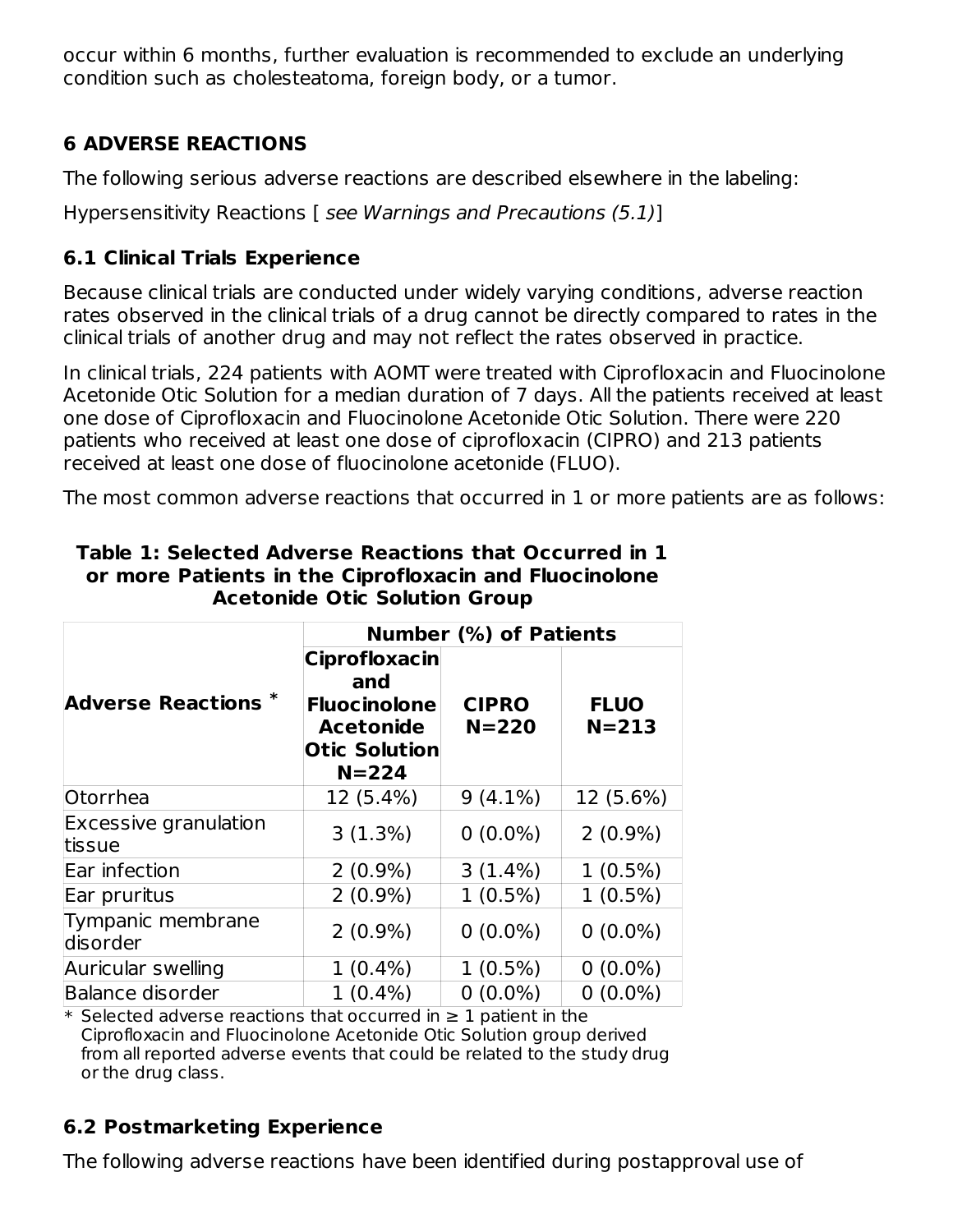ciprofloxacin and fluocinolone acetonide otic solution, 0.3% / 0.025% outside the US. Because these reactions are reported voluntarily from a population of uncertain size, it is not always possible to reliably estimate their frequency or establish a causal relationship to drug exposure.

- Immune system disorders: allergic reaction.
- Infections and infestations: candidiasis.
- Nervous system disorders: dysgeusia, paresthesia (tingling in ears), dizziness, headache.
- Ear and labyrinth disorders: ear discomfort, hypoacusis, tinnitus, ear congestion.
- Vascular disorders: flushing.
- Skin and subcutaneous tissue disorders: skin exfoliation.
- Injury, poisoning and procedural complications: device occlusion (tympanostomy tube obstruction).

# **8 USE IN SPECIFIC POPULATIONS**

### **8.1 Pregnancy**

#### Risk Summary

Ciprofloxacin and Fluocinolone Acetonide Otic Solution is negligibly absorbed following otic administration and maternal use is not expected to result in fetal exposure to ciprofloxacin and fluocinolone acetonide [see Clinical Pharmacology (12.3)].

# **8.2 Lactation**

### Risk Summary

Ciprofloxacin and Fluocinolone Acetonide Otic Solution is negligibly absorbed by the mother following otic administration and breastfeeding is not expected to result in exposure of the infant to ciprofloxacin and fluocinolone acetonide [ see Clinical Pharmacology (12.3)].

### **8.4 Pediatric Use**

Ciprofloxacin and Fluocinolone Acetonide Otic Solution has been studied in patients as young as 6 months in adequate and well-controlled clinical trials. No major differences in safety and effectiveness have been observed between adult and pediatric patients [ see Indications and Usage (1) and Dosage and Administration (2)].

# **8.5 Geriatric Use**

Clinical studies of Ciprofloxacin and Fluocinolone Acetonide Otic Solution did not include sufficient numbers of subjects aged 65 years and over to determine whether they respond differently from younger subjects. Other reported clinical experience has not identified differences in responses between the elderly and younger patients.

# **10 OVERDOSAGE**

Due to the characteristics of this preparation, no toxic effects are to be expected with an otic overdose of Ciprofloxacin and Fluocinolone Acetonide Otic Solution.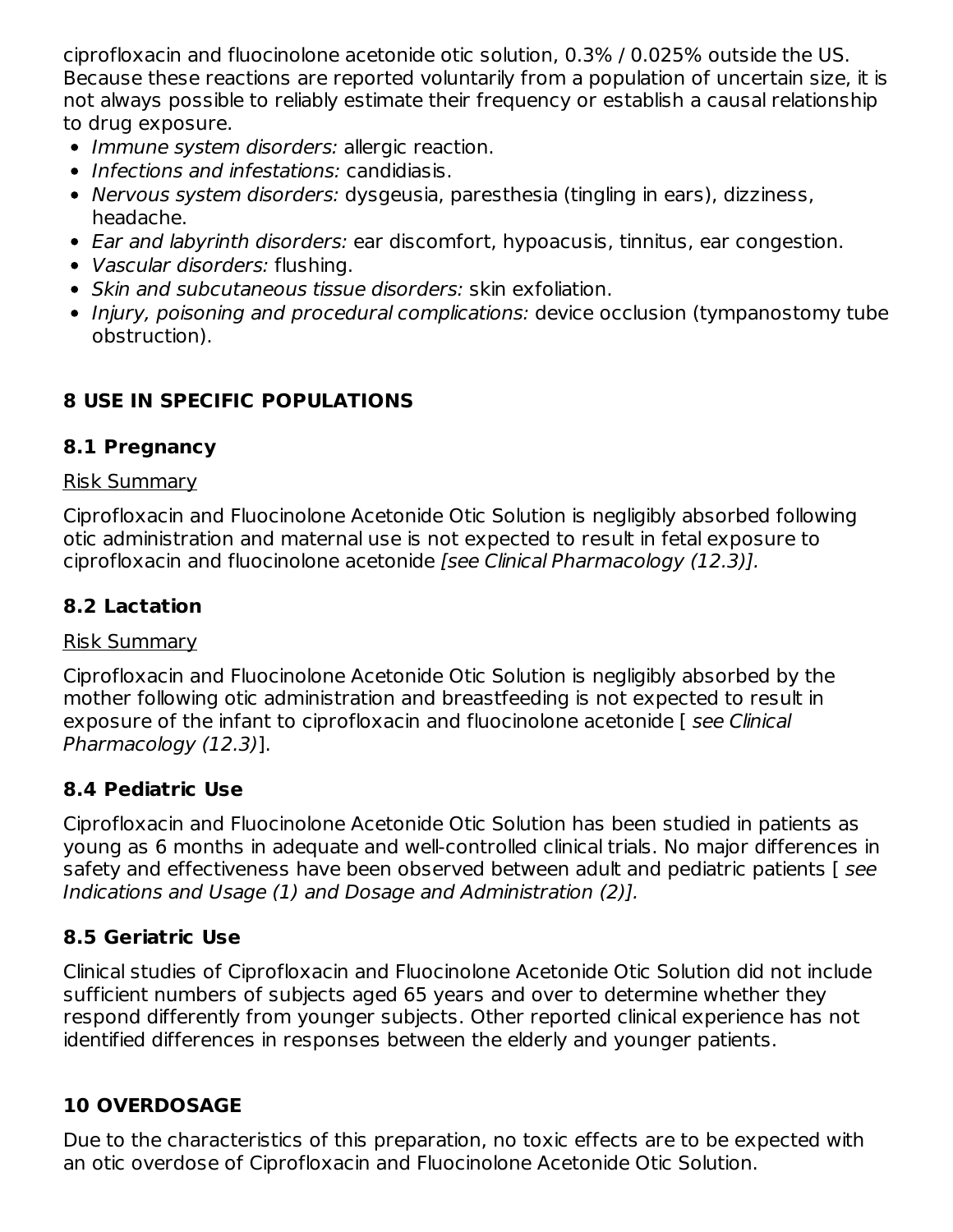## **11 DESCRIPTION**

Ciprofloxacin and Fluocinolone Acetonide Otic Solution, 0.3% / 0.025% is a sterile, preservative-free, clear otic solution containing the fluoroquinolone antibacterial, ciprofloxacin hydrochloride, combined with the corticosteroid, fluocinolone acetonide. Each single-dose vial contains a deliverable volume of 0.25 mL solution of ciprofloxacin hydrochloride equivalent to 0.75 mg ciprofloxacin and 0.0625 mg fluocinolone acetonide. The pH of the solution ranges from 3.5 to 5.0. The inactive ingredients are polysorbate 80, glycerin, povidone K90F and water for injection.

Ciprofloxacin is available as the monohydrochloride, monohydrate salt of 1-cyclopropyl-6-fluoro-1,4-dihydro-4-oxo-7-(1-piperazinyl)-3-quinolinecarboxylic acid. Its molecular formula is C  $_{17}$ H  $_{18}$ FN  $_{3}$ O  $_{3}$ ∙HCl∙H  $_{2}$ O.

The chemical structure of ciprofloxacin hydrochloride is:



The chemical name of fluocinolone acetonide is  $(6\alpha, 11\beta, 16\alpha)$ -6,9-difluoro-11,21dihydroxy- 16,17[(1-methylethylidene)bis(oxy)]-pregna-1,4-diene-3,20-dione, cyclic 16,17 acetal with acetone[67-73-2]. Its molecular formula is C  $_{24}$ H  $_{30}$ F  $_{2}$ O  $_{6}$ .

The chemical structure of fluocinolone acetonide is:



### **12 CLINICAL PHARMACOLOGY**

#### **12.1 Mechanism of Action**

Ciprofloxacin is a fluoroquinolone antibacterial [ see Microbiology (12.4)].

Fluocinolone acetonide, a corticosteroid, inhibits the local biosynthesis of prostaglandins,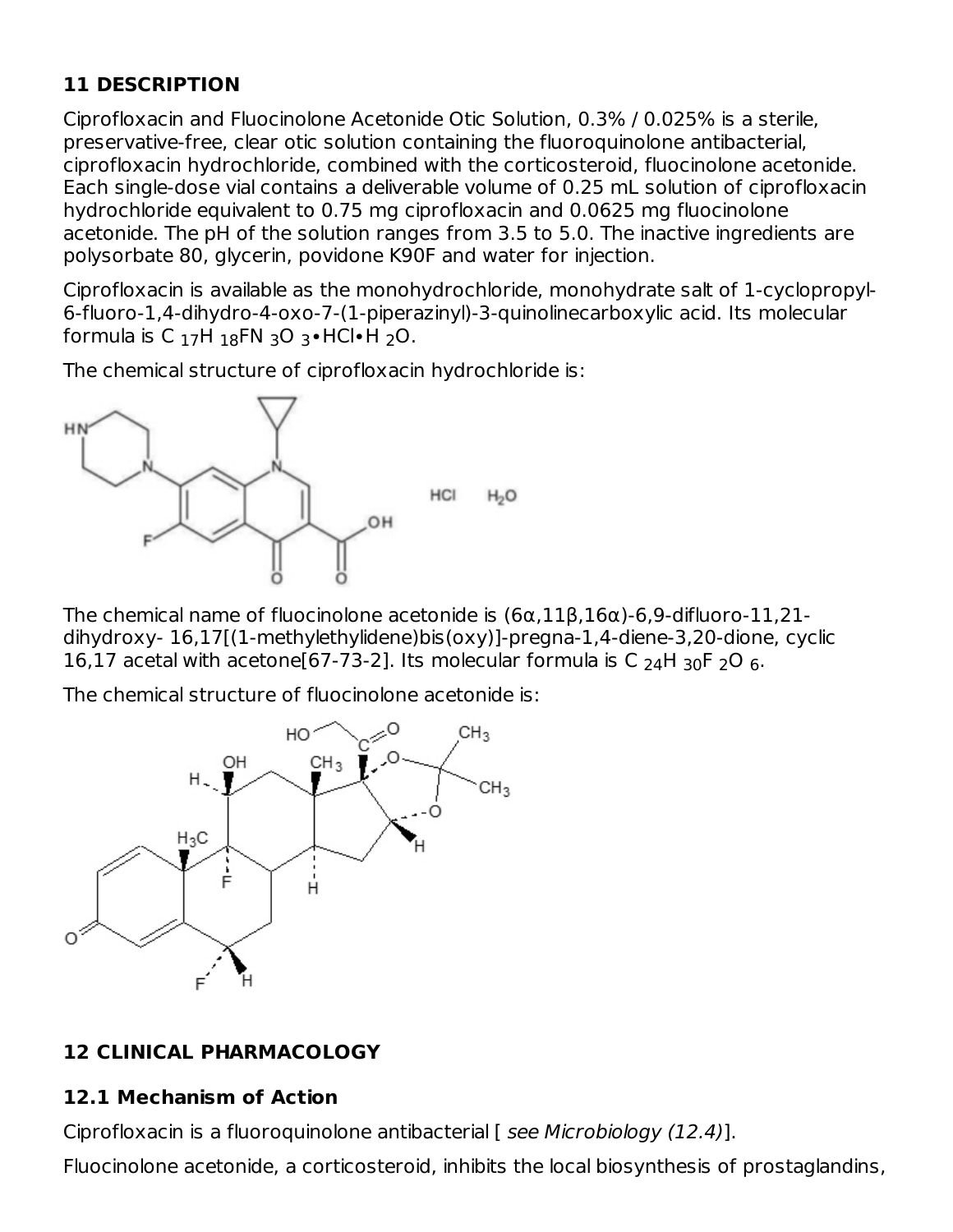which explains part of its anti-inflammatory efficacy. At the cellular level, corticosteroids induce peptides called lipocortins. Lipocortins antagonize phospholipase A2, an enzyme which causes the breakdown of leukocyte lysosomal membranes to release arachidonic acid. This action decreases the subsequent formation and release of endogenous inflammatory mediators including prostaglandins, kinins, histamine, liposomal enzymes and the complement system.

### **12.3 Pharmacokinetics**

In two studies in children with AOMT aged  $\geq 6$  months to 12 years, blood samples were taken in subgroups of 16 and 14 patients, at Visit 1 (prior to the first dose) and Visit 3 (within 1 and 2 hours after the last dose) respectively, to determine the plasma concentrations of ciprofloxacin and/or fluocinolone acetonide following administration of Ciprofloxacin and Fluocinolone Acetonide Otic Solution at the recommended dosage regimen of 0.25 mL twice daily. Pharmacokinetic (PK) analysis resulted in only 1 sample showing a detectable concentration of ciprofloxacin in plasma of 3.0 mcg/L after 7 days of treatment, and no detectable concentrations in plasma of fluocinolone acetonide were observed. However, the sample with detectable ciprofloxacin concentrations was from a patient who had bilateral AOMT (protocol deviation because all patients participating in the PK study were to have unilateral otorrhea) and who received treatment in both ears with ciprofloxacin 0.3% otic solution, the active comparator.

### **12.4 Microbiology**

#### Mechanism of Action

The bactericidal action of ciprofloxacin results from interference with the enzyme DNA gyrase, which is needed for the synthesis of bacterial DNA.

#### Resistance

Bacterial resistance to quinolones can develop through chromosomal or plasmidmediated mechanisms.

In vitro studies demonstrated cross-resistance between ciprofloxacin and some fluoroquinolones. There is generally no cross-resistance between ciprofloxacin and other classes of antibacterial agents such as beta-lactams or aminoglycosides.

#### Antimicrobial Activity

Ciprofloxacin has been shown to be active against most isolates of the following bacteria, both in vitro and clinically in otic infections [ see Indications and Usage (1)]:

Aerobic Bacteria:

Gram-positive Bacteria: Staphylococcus aureus Streptococcus pneumoniae

Gram-negative Bacteria: Pseudomonas aeruginosa Haemophilus influenzae Moraxella catarrhalis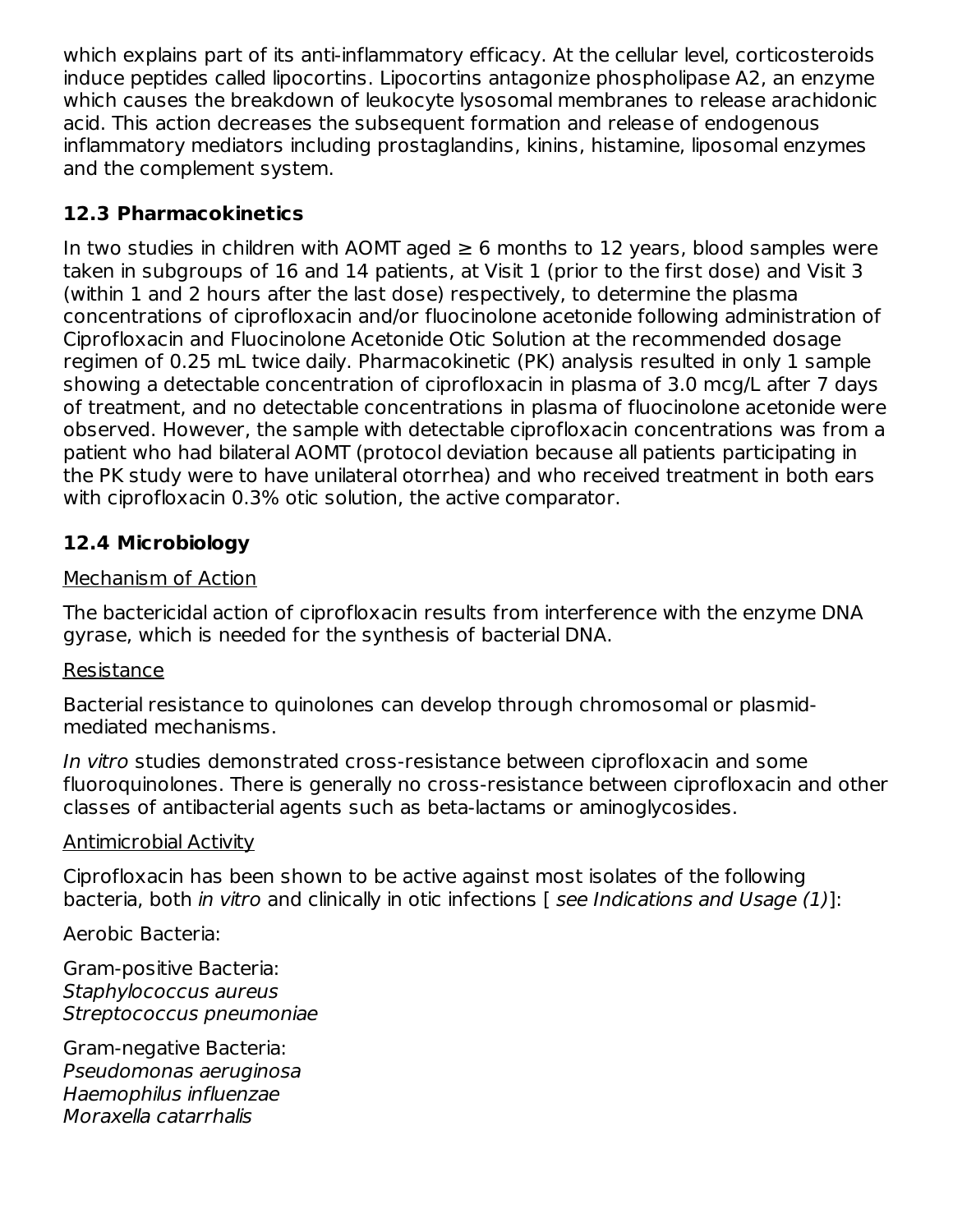### **13 NONCLINICAL TOXICOLOGY**

### **13.1 Carcinogenesis, Mutagenesis, Impairment of Fertility**

#### **Carcinogenesis**

No long term studies of Ciprofloxacin and Fluocinolone Acetonide Otic Solution have been performed to evaluate carcinogenic potential.

Long-term carcinogenicity studies in mice and rats have been completed for ciprofloxacin. After daily oral doses of 750 mg/kg (mice) and 250 mg/kg (rats) were administered for up to 2 years, there was no evidence that ciprofloxacin had any carcinogenic or tumorigenic effects in these species.

Long-term animal studies have not been performed to evaluate the carcinogenic potential of fluocinolone acetonide.

#### **Mutagenesis**

Eight in vitro mutagenicity tests have been conducted with ciprofloxacin, and the test results are listed below:

- Salmonella/Microsome Test (Negative)
- E. coli DNA Repair Assay (Negative)
- Mouse Lymphoma Cell Forward Mutation Assay (Positive)
- Chinese Hamster V79 Cell HGPRT Test (Negative)
- Syrian Hamster Embryo Cell Transformation Assay (Negative)
- Saccharomyces cerevisiae Point Mutation Assay (Negative)
- Saccharomyces cerevisiae Mitotic Crossover and Gene Conversion Assay (Negative)
- Rat Hepatocyte DNA Repair Assay (Positive)

Thus, 2 of the 8 tests were positive, but results of the following 3 in vivo test systems gave negative results:

- Rat Hepatocyte DNA Repair Assay
- Micronucleus Test (Mice)
- Dominant Lethal Test (Mice)

Studies have not been performed to evaluate the mutagenic potential of fluocinolone acetonide. Some corticosteroids have been found to be genotoxic.

#### Impairment of Fertility

No reproduction toxicity studies were conducted with Ciprofloxacin and Fluocinolone Acetonide Otic Solution. Absorption of ciprofloxacin and fluocinolone acetonide following otic administration of Ciprofloxacin and Fluocinolone Acetonide Otic Solution at the recommended dosage is negligible [ see Clinical Pharmacology (12.3)].

# **14 CLINICAL STUDIES**

Two phase 3 multicenter, randomized, double-blind, active-controlled, parallel group trials were conducted in 662 pediatric patients in total (aged 6 months to 12 years old) with AOMT, to assess the efficacy and safety of Ciprofloxacin and Fluocinolone Acetonide Otic Solution compared to ciprofloxacin otic solution and to fluocinolone acetonide otic solution (Trial 1 and Trial 2).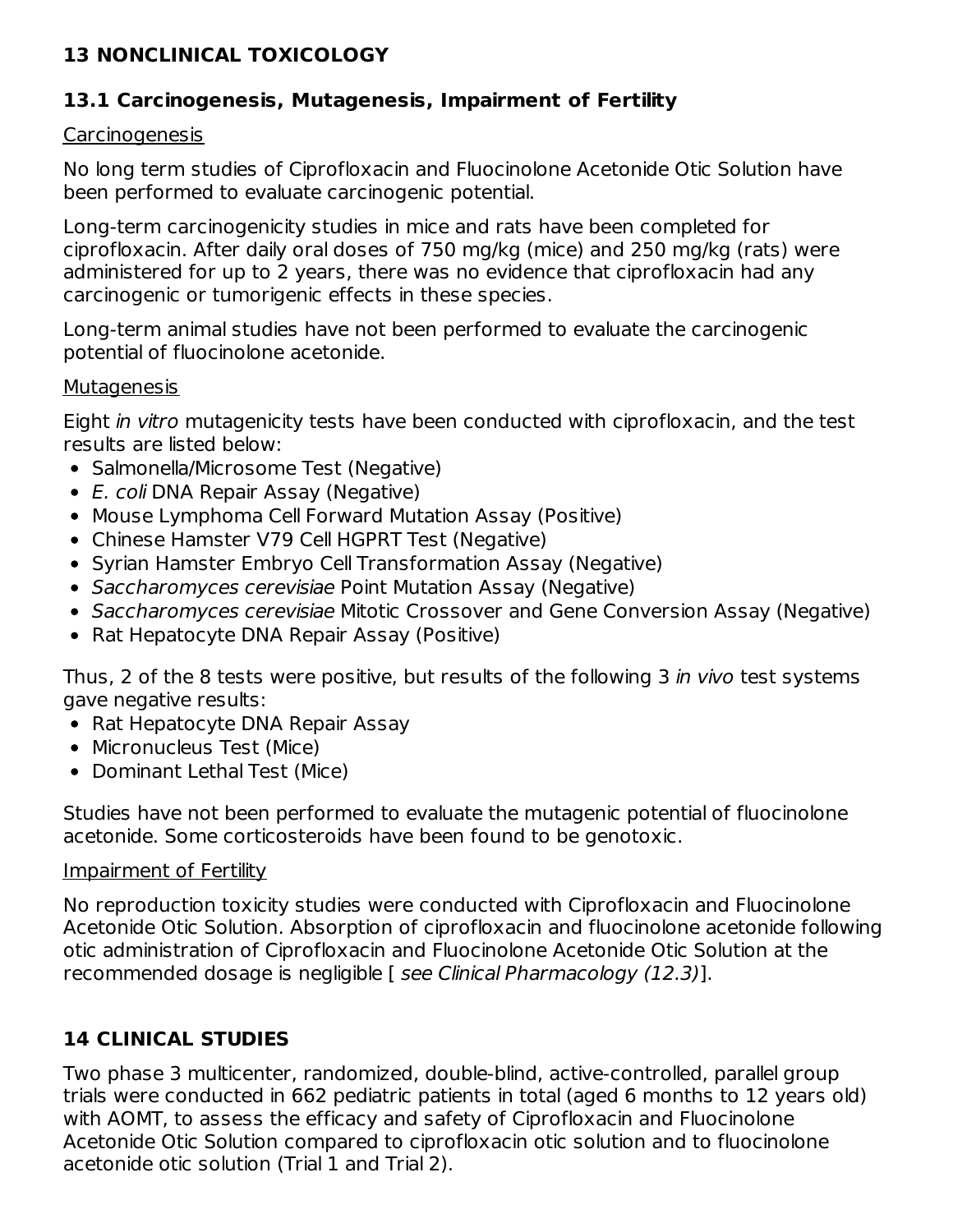In both trials, the Ciprofloxacin and Fluocinolone Acetonide Otic Solution treatment arms showed significantly shorter times to cessation of otorrhea in comparison to both the ciprofloxacin and fluocinolone acetonide alone arms demonstrating the contribution of both components of Ciprofloxacin and Fluocinolone Acetonide Otic Solution. The results are presented in the table below:

|                                                                                      | <b>Treatment arm</b>                                                                                        |                           |                          |
|--------------------------------------------------------------------------------------|-------------------------------------------------------------------------------------------------------------|---------------------------|--------------------------|
| <b>Trial 1</b>                                                                       | <b>Ciprofloxacin</b><br>and<br><b>Fluocinolone</b><br><b>Acetonide</b><br><b>Otic Solution</b><br>$(N=112)$ | <b>CIPRO</b><br>$(N=109)$ | <b>FLUO</b><br>$(N=110)$ |
| Number (%) with<br>cessation of otorrhea by<br>Day 22                                | 88 (78.6%)                                                                                                  | 73 (67.0%)                | 53 (48.2%)               |
| Median time to cessation<br>$^*$ (days)                                              | 3.75                                                                                                        | 7.69                      | n.e.                     |
| p-value vs Ciprofloxacin<br>and Fluocinolone<br>Acetonide Otic Solution <sup>†</sup> |                                                                                                             | < 0.001                   | < 0.001                  |
| <b>Trial 2</b>                                                                       | <b>Ciprofloxacin</b><br>and<br><b>Fluocinolone</b><br><b>Acetonide</b><br><b>Otic Solution</b><br>$(N=111)$ | <b>CIPRO</b><br>$(N=112)$ | <b>FLUO</b><br>$(N=108)$ |
| Number (%) with<br>cessation of otorrhea by<br>Day 22                                | 87 (78.4%)                                                                                                  | 77 (68.8%)                | 47 (43.5%)               |
| Median time to cessation<br>$*$ (days)                                               | 4.94                                                                                                        | 6.83                      | n.e.                     |
| p-value vs Ciprofloxacin<br>and Fluocinolone<br>Acetonide Otic Solution <sup>†</sup> |                                                                                                             | 0.028                     | < 0.001                  |

#### **Table 2: Results of the Primary Endpoint: Time to Cessation of Otorrhea (Trial 1 and Trial 2)**

n.e.: not estimable because the number of censored patients was greater than the number of patients with cessation of otorrhea

\* Kaplan-Meier median estimate censored all subjects who did not have a cessation of otorrhea at the maximum time point of 22 days.

† Log-rank test stratified by age (patients younger than 3 years versus 3 years and older)

# **16 HOW SUPPLIED/STORAGE AND HANDLING**

How supplied

Ciprofloxacin and Fluocinolone Acetonide Otic Solution, 0.3 %/0.025 %, is a sterile,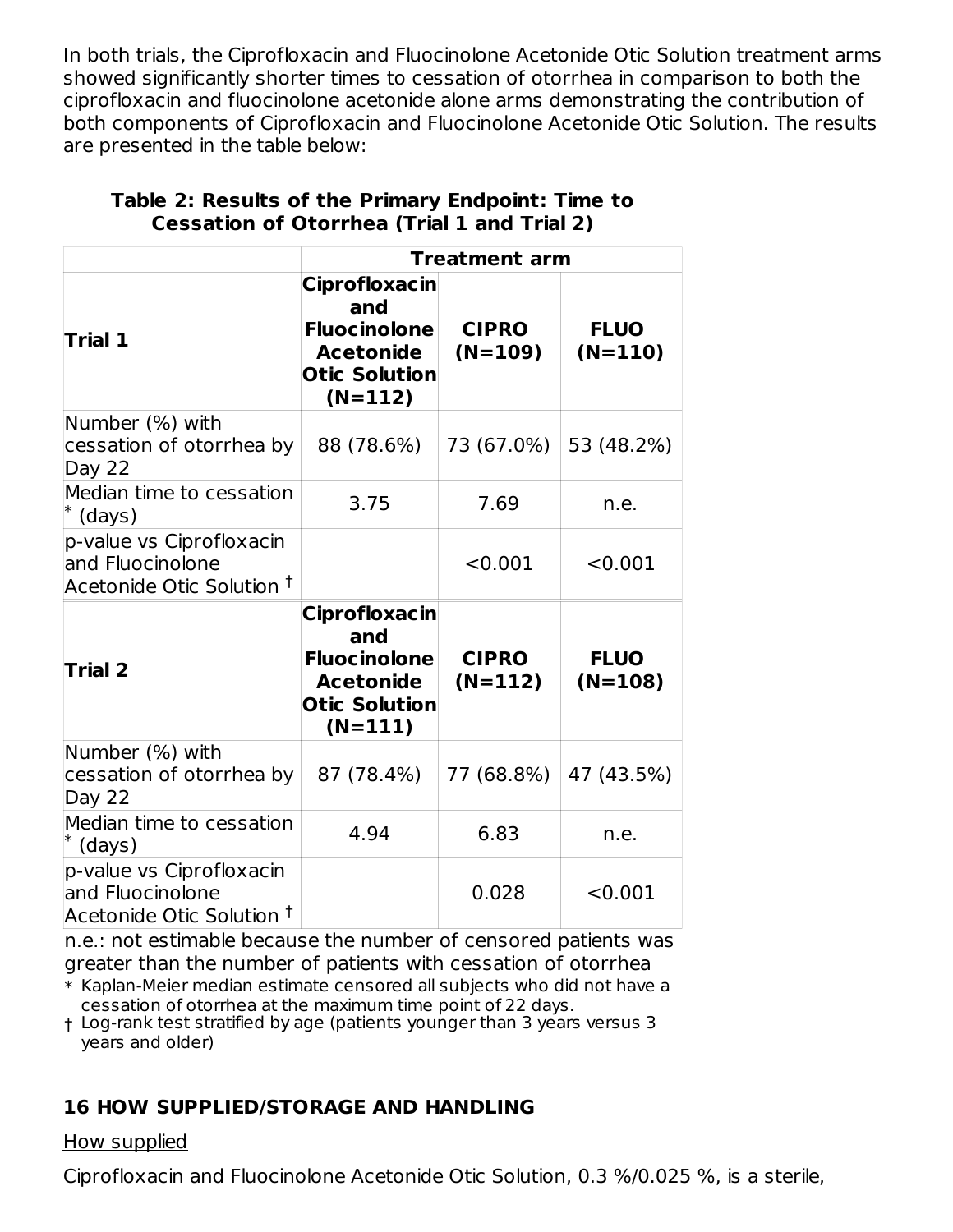preservative-free, clear otic solution supplied in blue translucent single-dose 0.25 mL vials. Fourteen single-dose vials are packaged in a protective foil pouch contained in a carton (NDC 42195-128-14).

#### **Storage**

Store at 20°-25°C (68°-77°F); excursions permitted to 15°-30°C (59°-86°F) [see USP Controlled Room Temperature]. Protect from light; store unused vials in pouch and discard 7 days after opening the pouch. Do not open until ready to use. Discard vial after use.

# **17 PATIENT COUNSELING INFORMATION**

Advise the patient or caregiver to read the FDA-approved patient labeling ( Patient Information and Instructions for Use).

Administration Instructions

- Advise patients that Ciprofloxacin and Fluocinolone Acetonide Otic Solution is for otic use only. It is not to be used in the eyes.
- Advise patients to warm the otic solution by holding the vial in the hand for 1 to 2 minutes before instilling it in the ear, to avoid dizziness.

### Hypersensitivity Reactions

Advise patients to immediately discontinue Ciprofloxacin and Fluocinolone Acetonide Otic Solution at the first appearance of a skin rash or any other sign of hypersensitivity [see Warnings and Precautions (5.1)]

Ciprofloxacin and Fluocinolone Acetonide Otic Solution is:

Distributed by: Xspire Pharma, LLC Ridgeland, MS 39157

Under license of Laboratorios SALVAT, S.A.

U.S. Patent No: 8,932,610

OTO-PIAG-01

**PATIENT INFORMATION Ciprofloxacin and Fluocinolone Acetonide (sip-roh-flok-suh-sin and floooh-SIN-oh-lone uh-SEET-ohnide) Otic Solution**

#### **What is Ciprofloxacin and Fluocinolone Acetonide Otic Solution?**

Ciprofloxacin and Fluocinolone Acetonide Otic Solution is a prescription medicine used in the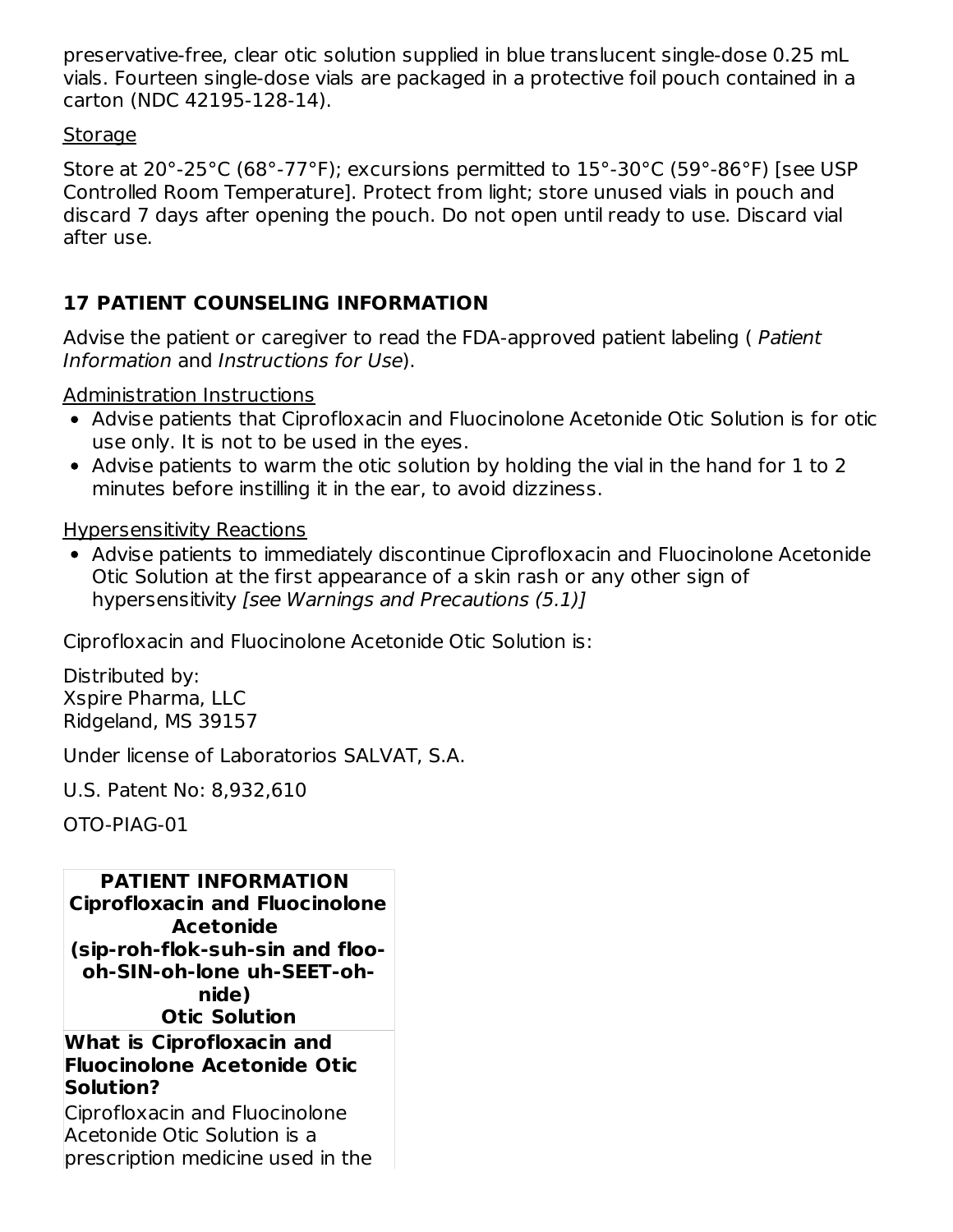ear only (otic use) that contains 2 medicines, a quinolone antibiotic medicine called ciprofloxacin and a corticosteroid medicine called fluocinolone acetonide.

Ciprofloxacin and Fluocinolone Acetonide Otic Solution is used in children 6 months of age and older to treat a type of middle ear infection called acute otitis media with tympanostomy tubes (AOMT) in children who have a tube in their eardrum known as a

tympanostomy tube, to prevent having too much fluid in the middle ear.

It is not known if Ciprofloxacin and Fluocinolone Acetonide Otic Solution is safe and effective in children under 6 months of age.

#### **Who should not use Ciprofloxacin and Fluocinolone Acetonide Otic Solution?**

Do not use Ciprofloxacin and Fluocinolone Acetonide Otic Solution if you:

- Are allergic to ciprofloxacin, quinolones, fluocinolone acetonide, corticosteroids or any of the ingredients in Ciprofloxacin and Fluocinolone Acetonide Otic Solution. See the end of this Patient Information leaflet for a complete list of ingredients in Ciprofloxacin and Fluocinolone Acetonide Otic Solution.
- Have an outer ear canal infection caused by certain viruses including chicken pox (varicella) and the herpes simplex virus.
- Have an ear infection caused by a fungus.

**What should I tell my healthcare provider before using Ciprofloxacin and Fluocinolone Acetonide Otic Solution?**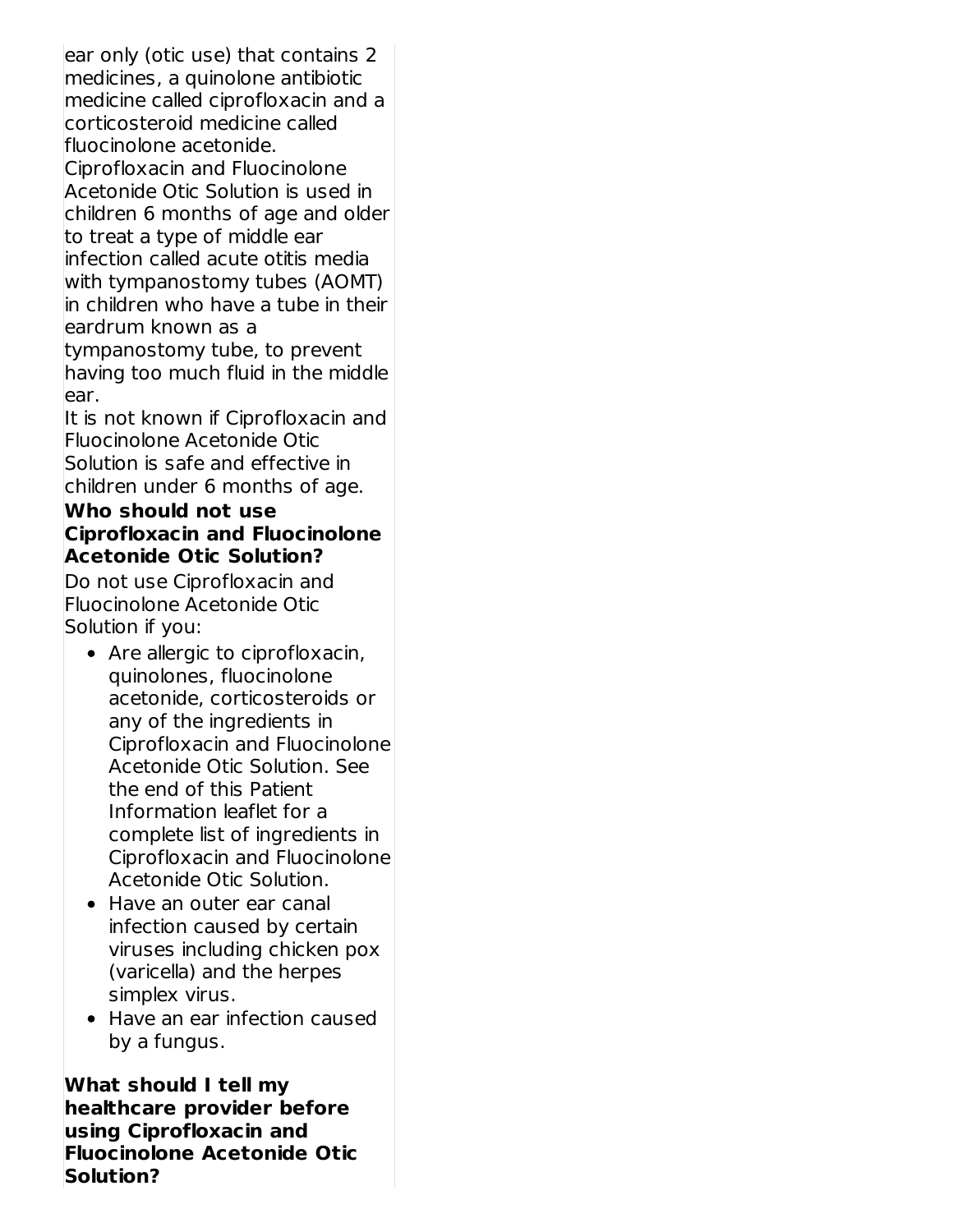**Before using Ciprofloxacin and Fluocinolone Acetonide Otic Solution, tell your healthcare provider about all of your medical conditions, including if you:**

- Are pregnant or plan to become pregnant, although Ciprofloxacin and Fluocinolone Acetonide Otic Solution is not expected to harm your baby.
- Are breastfeeding or plan to breastfeed, although Ciprofloxacin and Fluocinolone Acetonide Otic Solution is not expected to pass into your breast milk and to harm your baby.

### **Tell your healthcare provider about all the medicines you**

**take,** including prescription and over-the-counter medicines, vitamins, and herbal supplements. Know the medicines you take. Keep a list of them to show your healthcare provider and pharmacist when you get a new medicine.

#### **How should I use Ciprofloxacin and Fluocinolone Acetonide Otic Solution?**

- Read the detailed Instructions for Use that come with Ciprofloxacin and Fluocinolone Acetonide Otic Solution.
- Use Ciprofloxacin and Fluocinolone Acetonide Otic Solution exactly as your healthcare provider tells you to use it.
- **Ciprofloxacin and Fluocinolone Acetonide Otic Solution is for use in the ear only** (otic use). Do not inject Ciprofloxacin and Fluocinolone Acetonide Otic Solution or use Ciprofloxacin and Fluocinolone Acetonide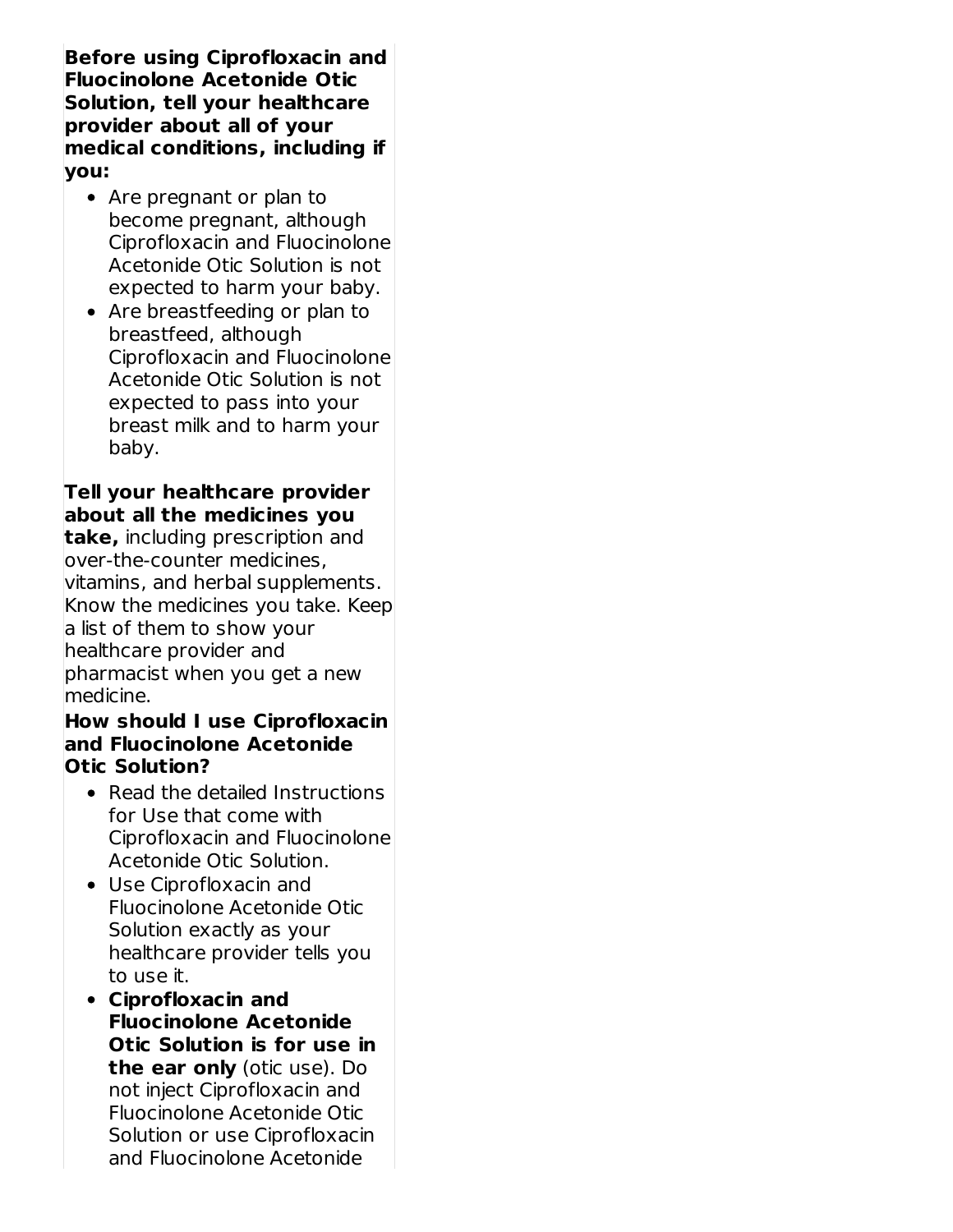Otic Solution in the eye.

- Ciprofloxacin and Fluocinolone Acetonide Otic Solution comes as a liquid in single-dose vials.
- Apply the entire dose of Ciprofloxacin and Fluocinolone Acetonide Otic Solution from 1 of the single-dose vials, into the affected ear 2 times a day (for a total of 2 single-dose vials a day) for 7 days. Each dose should be about 12 hours apart.

If your symptoms do not improve after 7 days of treatment with Ciprofloxacin and Fluocinolone Acetonide Otic Solution, call your healthcare provider.

- Call your healthcare provider right away if:
	- you have fluid that continues to drain from your ear (otorrhea) after you have finished your treatment with Ciprofloxacin and Fluocinolone Acetonide Otic Solution.
	- you have fluid that drains from your ear 2 or more times within 6 months after you stop treatment with Ciprofloxacin and Fluocinolone Acetonide Otic Solution.

#### **What are the possible side effects of Ciprofloxacin and Fluocinolone Acetonide Otic Solution?**

**Ciprofloxacin and Fluocinolone Acetonide Otic Solution may cause serious side effects, including:**

**Allergic reactions.** Stop using Ciprofloxacin and Fluocinolone Acetonide Otic Solution and call your health care provider if you have any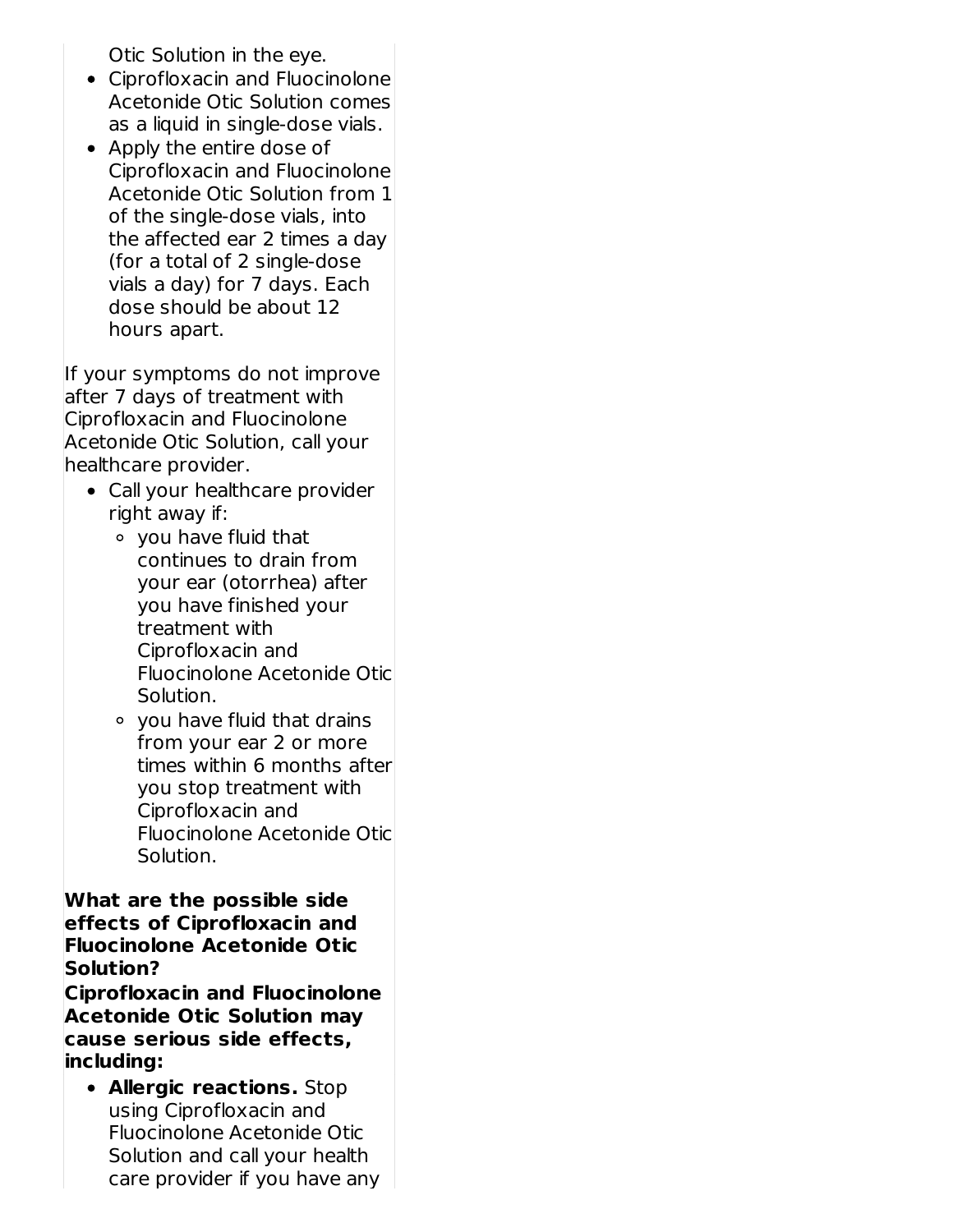care provider if you have any of the following signs or symptoms of an allergic reaction:

- hives (urticaria)
- $\circ$  swelling of your face, lips, mouth, or tongue
- o rash
- **o** itching
- o trouble breathing
- dizziness, fast heartbeat, or pounding in your chest

The most common side effects that occurred during the testing of Ciprofloxacin and Fluocinolone Acetonide Otic Solution include:

- $\bullet$   $\circ$  fluid that continues to drain from your ear (otorrhea)
	- extra tissue that grows on a part of the ear that has been injured (excessive granulation tissue)
	- $\circ$  ear pain
	- ear infection
	- $\circ$  ear itching (pruritus)
	- swelling of the outer or inside part of the ear
	- balance problems

If an allergic reaction to Ciprofloxacin and Fluocinolone Acetonide Otic Solution occurs, stop using the product and contact your doctor. Tell your healthcare provider if you have any side effect that bothers you or that does not go away. These are not all the possible side effects of Ciprofloxacin and Fluocinolone Acetonide Otic Solution. For more information, ask your healthcare provider or pharmacist. Call your doctor for medical advice about side effects. You may report side effects to FDA at 1-800-FDA-1088.

**How should I store Ciprofloxacin and Fluocinolone Acetonide Otic Solution?**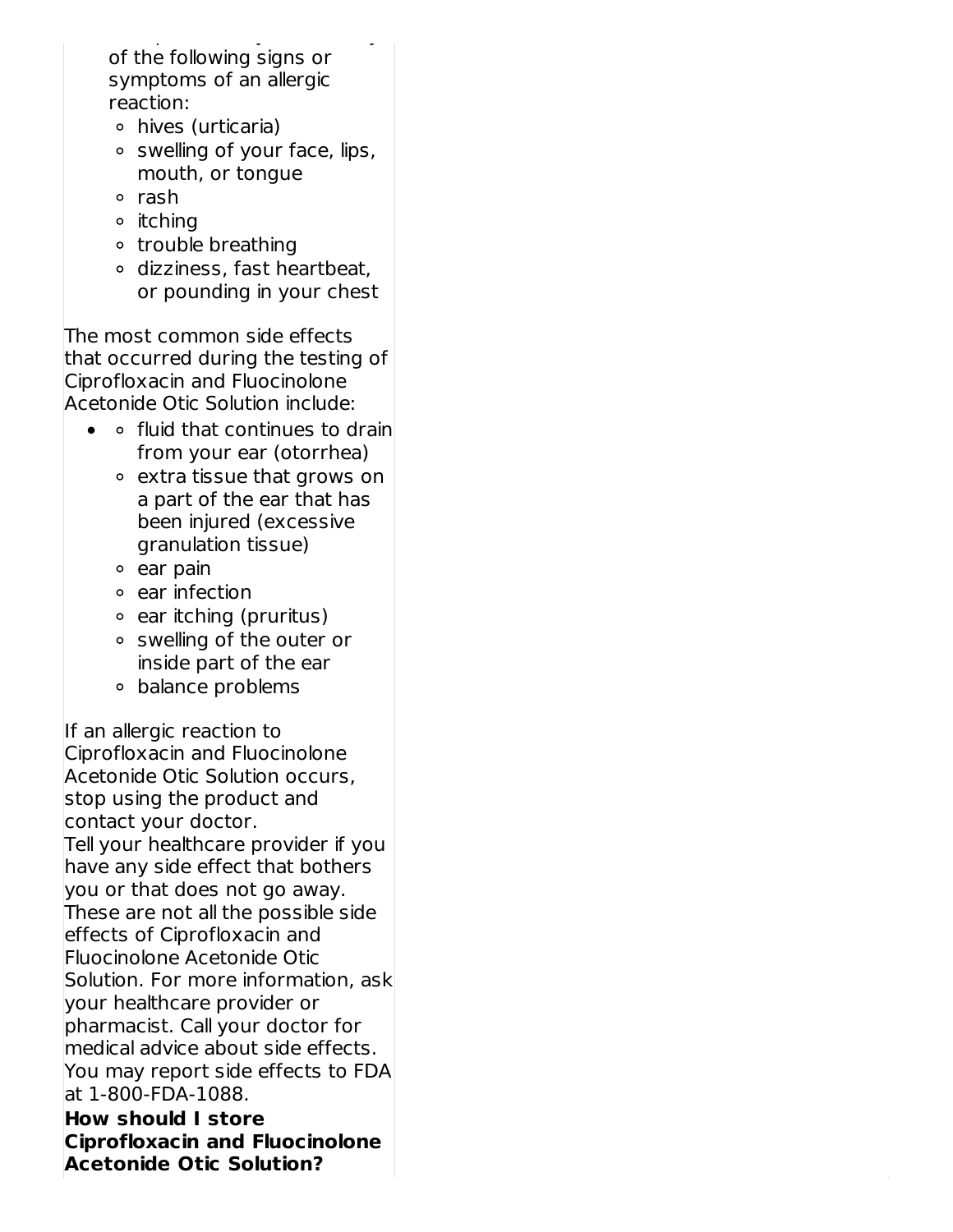- Store unopened Ciprofloxacin and Fluocinolone Acetonide Otic Solution vials in the protective foil pouch they come in.
- Store Ciprofloxacin and Fluocinolone Acetonide Otic Solution at 20°-25°C (68°- 77°F).
- Keep Ciprofloxacin and Fluocinolone Acetonide Otic Solution out of light.
- Do not open the Ciprofloxacin and Fluocinolone Acetonide Otic Solution foil pouch until ready to use.
- When the Ciprofloxacin and Fluocinolone Acetonide Otic Solution foil pouch is opened, use the vials within 7 days.
- When a Ciprofloxacin and Fluocinolone Acetonide Otic Solution vial is opened, use it right away.

**Keep Ciprofloxacin and Fluocinolone Acetonide Otic Solution and all medicines out of the reach of children. General information about the safe and effective use of Ciprofloxacin and Fluocinolone Acetonide Otic Solution.** Medicines are sometimes prescribed for purposes other than those listed in a Patient Information leaflet. Do not use Ciprofloxacin and Fluocinolone Acetonide Otic Solution for a condition for which it was not prescribed. Do not give Ciprofloxacin and Fluocinolone Acetonide Otic Solution to other people, even if they have the same symptoms that you have. It may harm them. This Patient Information leaflet summarizes the most important information about Ciprofloxacin and Fluocinolone Acetonide Otic Solution. If you would like more information, talk with your healthcare provider. You can ask your pharmacist or healthcare provider for information about Ciprofloxacin and Fluocinolone Acetonide Otic Solution that is written for healthcare professionals.

**What are the ingredients in Ciprofloxacin and Fluocinolone Acetonide Otic Solution? Active ingredients:** ciprofloxacin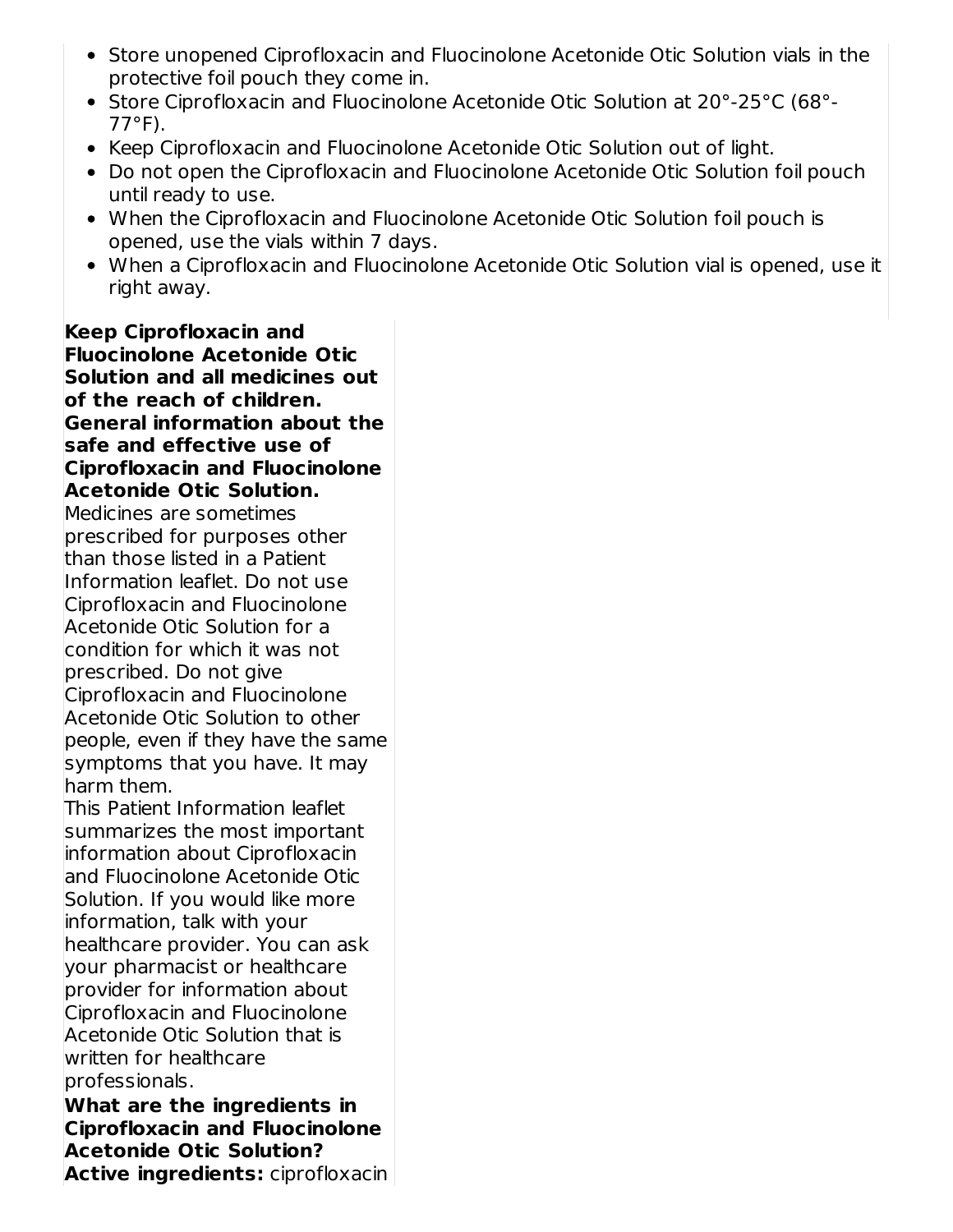and fluocinolone acetonide. **Inactive ingredients:** polysorbate, povidone, glycerin, and water. **Distributed by:**Xspire Pharma, LLC, Ridgeland, MS 39157. Under license of Laboratorios Salvat, S.A. For more information, go to www.xspirerx.com or call 1-888- 252-3901. This Patient Information has been approved by the U.S. Food and Drug Administration Issued: 06/2021

#### **INSTRUCTIONS FOR USE CIPROFLOXACIN AND FLUOCINOLONE ACETONIDE (sip-roh-flok-suh-sin and floo-oh-SIN-oh-lone uh-SEET-oh-nide) Otic Solution**

Read this Instructions for Use that comes with Ciprofloxacin and Fluocinolone Acetonide Otic Solution before you start using it and each time you get a refill. There may be new information. This information does not take the place of talking with your healthcare provider about your medical condition or treatment.

#### **Important information about Ciprofloxacin and Fluocinolone Acetonide Otic Solution**:

- **Ciprofloxacin and Fluocinolone Acetonide Otic Solution is for use in the ear only (otic use)**. Do not inject Ciprofloxacin and Fluocinolone Acetonide Otic Solution or use Ciprofloxacin and Fluocinolone Acetonide Otic Solution in the eye.
- Use Ciprofloxacin and Fluocinolone Acetonide Otic Solution exactly as your healthcare provider tells you to use it.

# **How should I use Ciprofloxacin and Fluocinolone Acetonide Otic Solution?**

- **Step** You or your caregiver should wash their
- **1**. hands with soap and water.

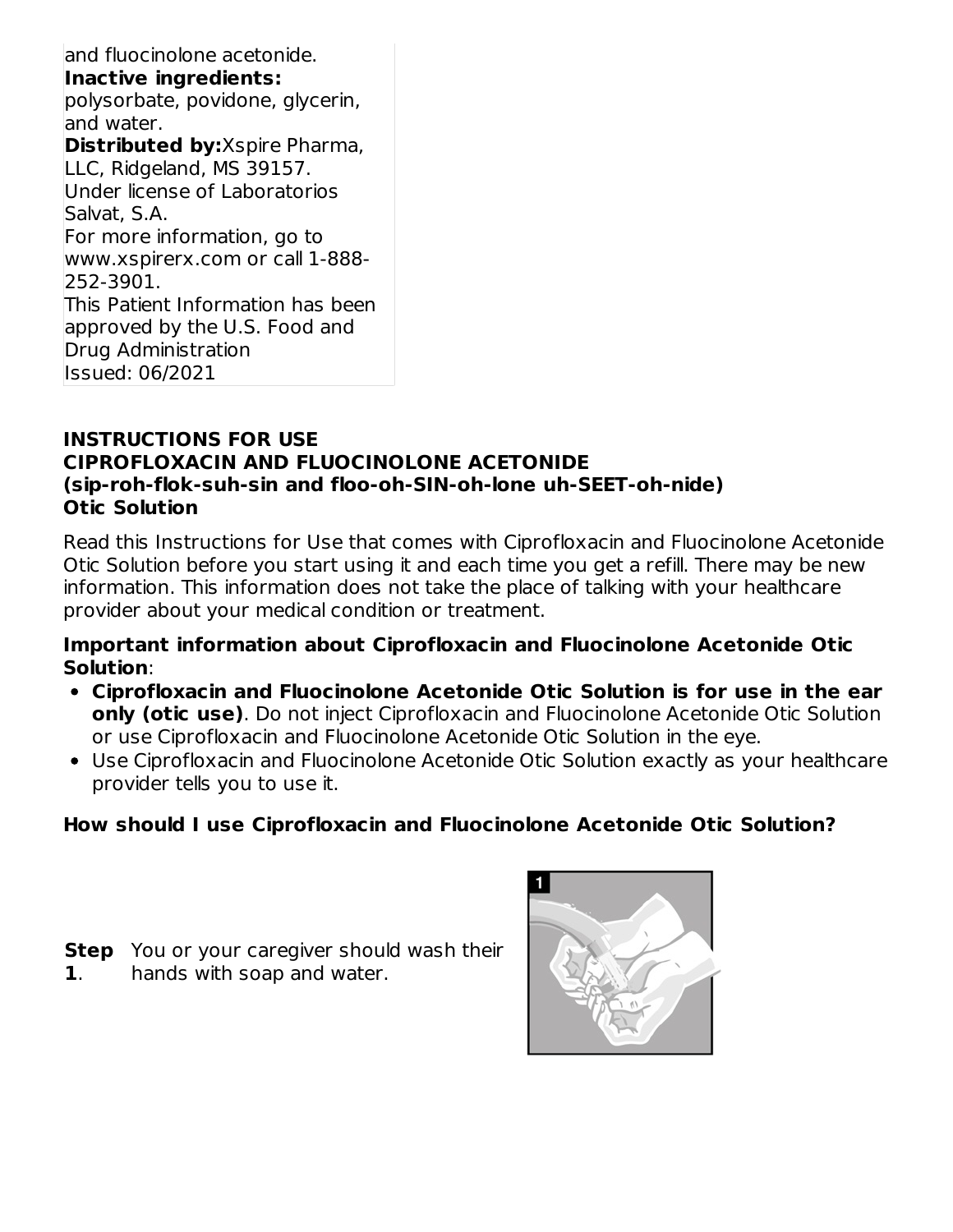Gently clean any fluid (discharge) from

**Step** the outer ear using a clean cloth or tissue. **2**. **Do not** put a cotton swab or any other object in the ear canal.

> Remove Ciprofloxacin and Fluocinolone Acetonide Otic Solution from the

**Step 3**. protective foil pouch. Pull apart 1 singledose vial of Ciprofloxacin and Fluocinolone Acetonide Otic Solution as shown, by tearing along the dotted lines (perforations) until it is fully separated.

Warm the dose of Ciprofloxacin and

- **Step** Fluocinolone Acetonide Otic Solution by
- **4**. holding the vial in your hand for **1 to 2 minutes**.
- **Step** Twist off the vial cap in the direction of **5**. the arrow as shown.



**Step** Fluocinolone Acetonide Otic Solution **6**. should be on his/her side with the infected

ear up as shown.

**Step** your hand and place the vial close to the Hold the vial of Ciprofloxacin and Fluocinolone Acetonide Otic Solution in

**7**. ear. Let the entire dose of Ciprofloxacin and Fluocinolone Acetonide Otic Solution fall into the affected ear.

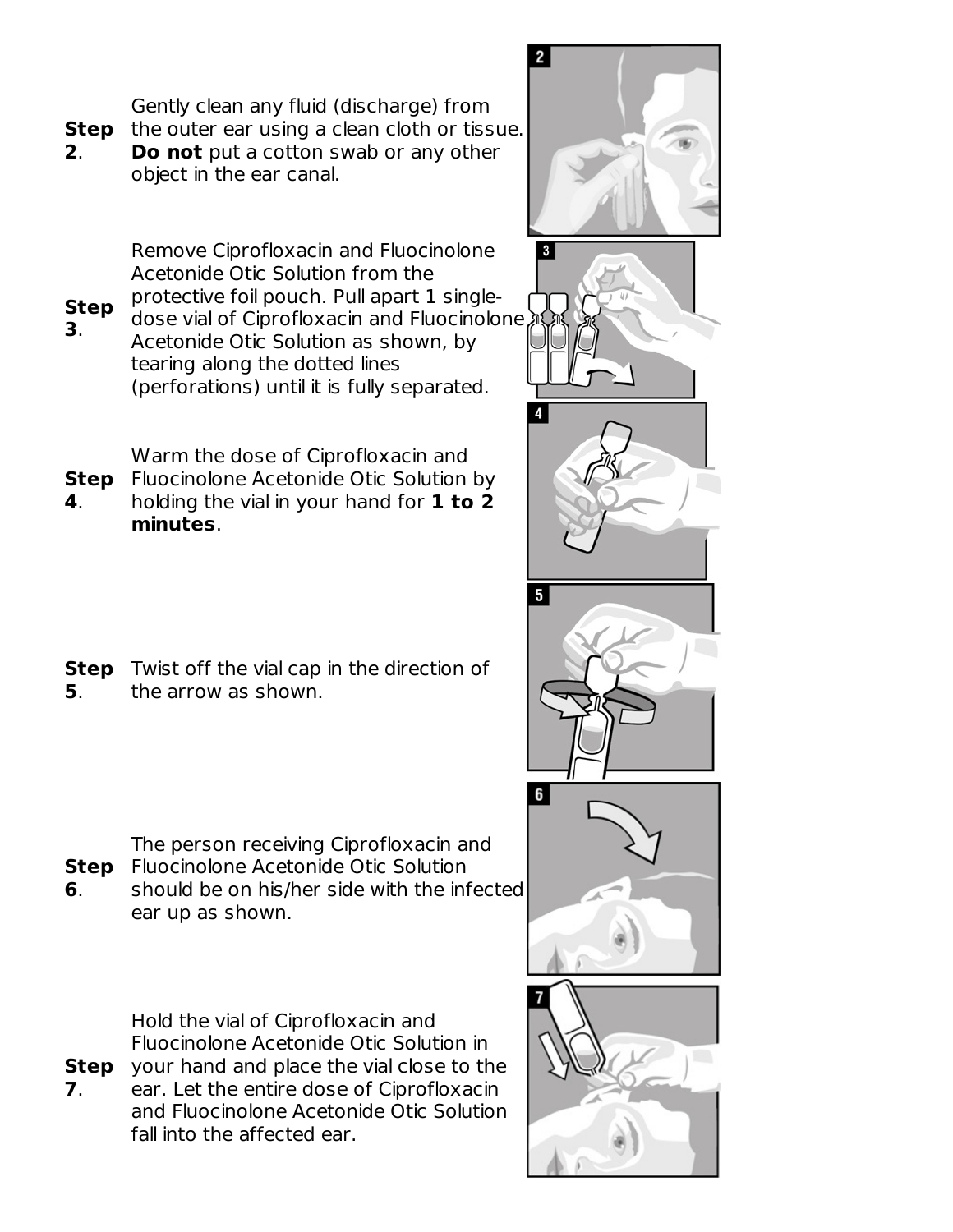Gently **press the part of the ear known as the tragus 4 times** using a

- **Step** pumping motion as shown. This will allow
- **8**. the drops of Ciprofloxacin and Fluocinolone Acetonide Otic Solution to enter the middle ear.





- **Step** Remain on your side with the affected ear **9**. facing upward for **1 minute**.
	- If your healthcare provider has told you
- **Step** to use Ciprofloxacin and Fluocinolone
- **10**. Acetonide Otic Solution in both ears, repeat Steps 2-9 for the other ear.
- **Step** Safely throw away Ciprofloxacin and
- **11**. Fluocinolone Acetonide Otic Solution vials after use.

This Instructions for Use has been approved by the Food and Drug Administration.

# **PRINCIPAL DISPLAY PANEL - 0.25 mL Vial Pouch Carton**

NDC 42195-128-14 Rx Only

Ciprofloxacin 0.3% and Fluocinolone Acetonide 0.025%

Otic solution

**Sterile** Preservative-free

FOR USE IN THE EAR ONLY

Contents: 14 vials 0.25 mL each (Deliverable volume)

Xspire Pharma, LLC

Salvat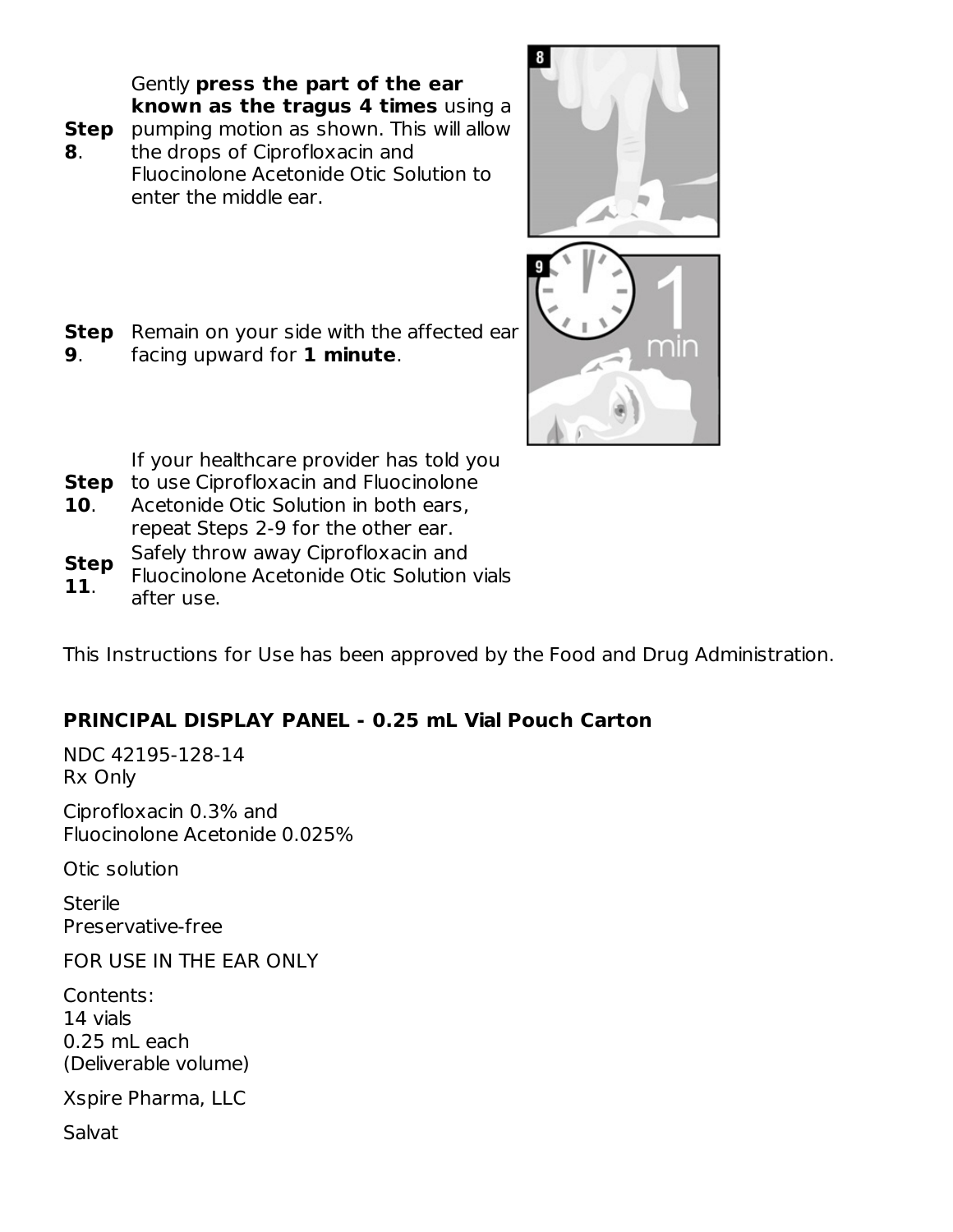

| <b>CIPROFLOXACIN AND FLUOCINOLONE ACETONIDE</b>                                                                                     |                                                      |  |  |                           |               |
|-------------------------------------------------------------------------------------------------------------------------------------|------------------------------------------------------|--|--|---------------------------|---------------|
| ciprofloxacin and fluocinolone acetonide solution                                                                                   |                                                      |  |  |                           |               |
|                                                                                                                                     |                                                      |  |  |                           |               |
| <b>Product Information</b>                                                                                                          |                                                      |  |  |                           |               |
| <b>Product Type</b>                                                                                                                 | HUMAN PRESCRIPTION DRUG<br><b>Item Code (Source)</b> |  |  |                           | NDC:42195-128 |
| <b>Route of Administration</b>                                                                                                      | <b>AURICULAR (OTIC)</b>                              |  |  |                           |               |
|                                                                                                                                     |                                                      |  |  |                           |               |
|                                                                                                                                     |                                                      |  |  |                           |               |
| <b>Active Ingredient/Active Moiety</b>                                                                                              |                                                      |  |  |                           |               |
| <b>Basis of</b><br><b>Ingredient Name</b><br><b>Strength</b>                                                                        |                                                      |  |  | <b>Strength</b>           |               |
| CIPROFLOXACIN (UNII: 5E8K9I0O4U) (CIPROFLOXACIN - UNII:5E8K9I0O4U)<br><b>CIPROFLOXACIN</b>                                          |                                                      |  |  | $0.75$ mg<br>in 0.25 mL   |               |
| FLUOCINOLONE ACETONIDE (UNII: 0CD5FD6S2M) (FLUOCINOLONE<br><b>FLUOCINOLONE</b><br>ACETONIDE - UNII: 0CD5FD6S2M)<br><b>ACETONIDE</b> |                                                      |  |  | $0.0625$ mg<br>in 0.25 mL |               |
|                                                                                                                                     |                                                      |  |  |                           |               |
|                                                                                                                                     |                                                      |  |  |                           |               |
| <b>Inactive Ingredients</b>                                                                                                         |                                                      |  |  |                           |               |
| <b>Ingredient Name</b>                                                                                                              |                                                      |  |  | <b>Strength</b>           |               |
| <b>GLYCERIN (UNII: PDC6A3C0OX)</b>                                                                                                  |                                                      |  |  |                           |               |
| POLYSORBATE 80 (UNII: 60ZP39ZG8H)                                                                                                   |                                                      |  |  |                           |               |
| <b>POVIDONE K90 (UNII: RDH86HIV5Z)</b>                                                                                              |                                                      |  |  |                           |               |
| <b>WATER (UNII: 059QF0KO0R)</b>                                                                                                     |                                                      |  |  |                           |               |